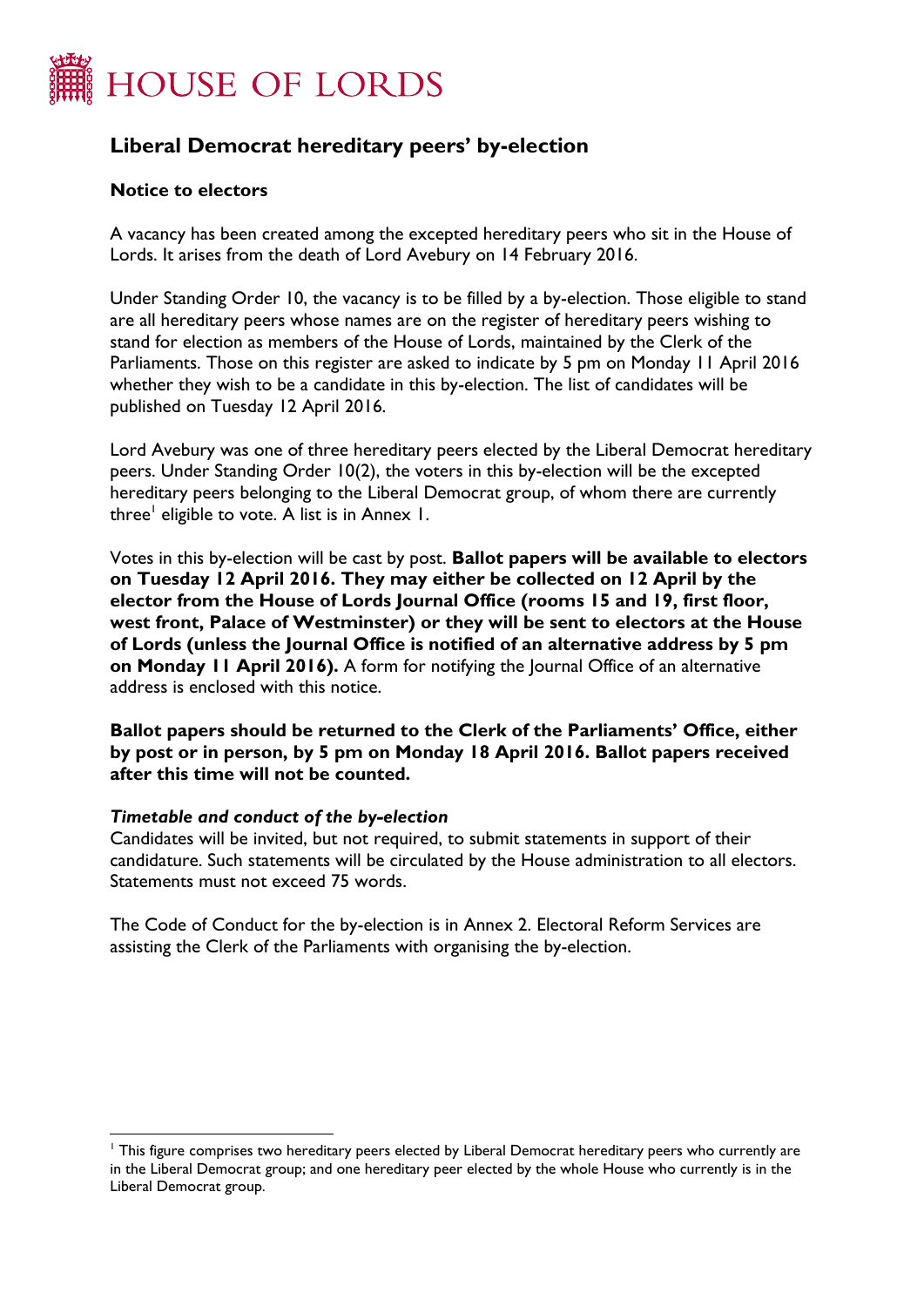| The timetable for the by-election is: |                                                                                               |
|---------------------------------------|-----------------------------------------------------------------------------------------------|
| 5 pm, Monday II April                 | Deadline for candidate registration.                                                          |
| Tuesday 12 April                      | List of candidates and statements published, and<br>ballot papers made available to electors. |
| 5 pm, Monday 18 April                 | Deadline for receipt of ballot papers.                                                        |
| Tuesday 19 April                      | Count and then result of the by-election<br>reported to the House.                            |

The Alternative Vote system will be used. Voters place the figure 1 in the box next to the name of the candidate they most strongly support, the figure 2 against the next most favoured candidate, and so on. Voters may cast as many or as few votes as they wish. In order to be elected, the successful candidate must receive at least as many votes as all the other candidates put together. In this instance, assuming all three electors vote, it means that any candidate receiving two first-preference votes will have won the by-election. If three candidates receive one first-preference vote, lots will be drawn to determine which candidate is eliminated; and the eliminated candidate's second-preference vote will be allocated accordingly.

Ballot papers will be invalidated if:

- any number is used more than once, or
- in the opinion of the Returning Officer (the Clerk of the Parliaments) the ballot paper is illegible or ambiguous.

The count will be conducted by Electoral Reform Services.

The result will be announced in the House of Lords chamber by the Clerk of the Parliaments at a convenient moment (likely to be after oral questions) on Tuesday 19 April 2016.

The full results, including the number of first-preference votes cast for each candidate and the position after each transfer of votes, will be available in the Printed Paper Office and the Library soon after the announcement by the Clerk of the Parliaments. The results will also be published online at [www.parliament.uk](http://www.parliament.uk/)

## *Change of address for ballot paper*

Please find enclosed a form for notifying the Journal Office that you wish your ballot paper to be sent to an address other than the House of Lords.

## *Enquiries*

Enquiries may be addressed as follows:

- By post: The Registry, Journal Office, House of Lords, London SW1A 0PW
- By telephone: 0207 219 5307
- By email: [holjournaloffice@parliament.uk](mailto:holjournaloffice@parliament.uk)

*14 March 2016* DAVID BEAMISH  *Clerk of the Parliaments*